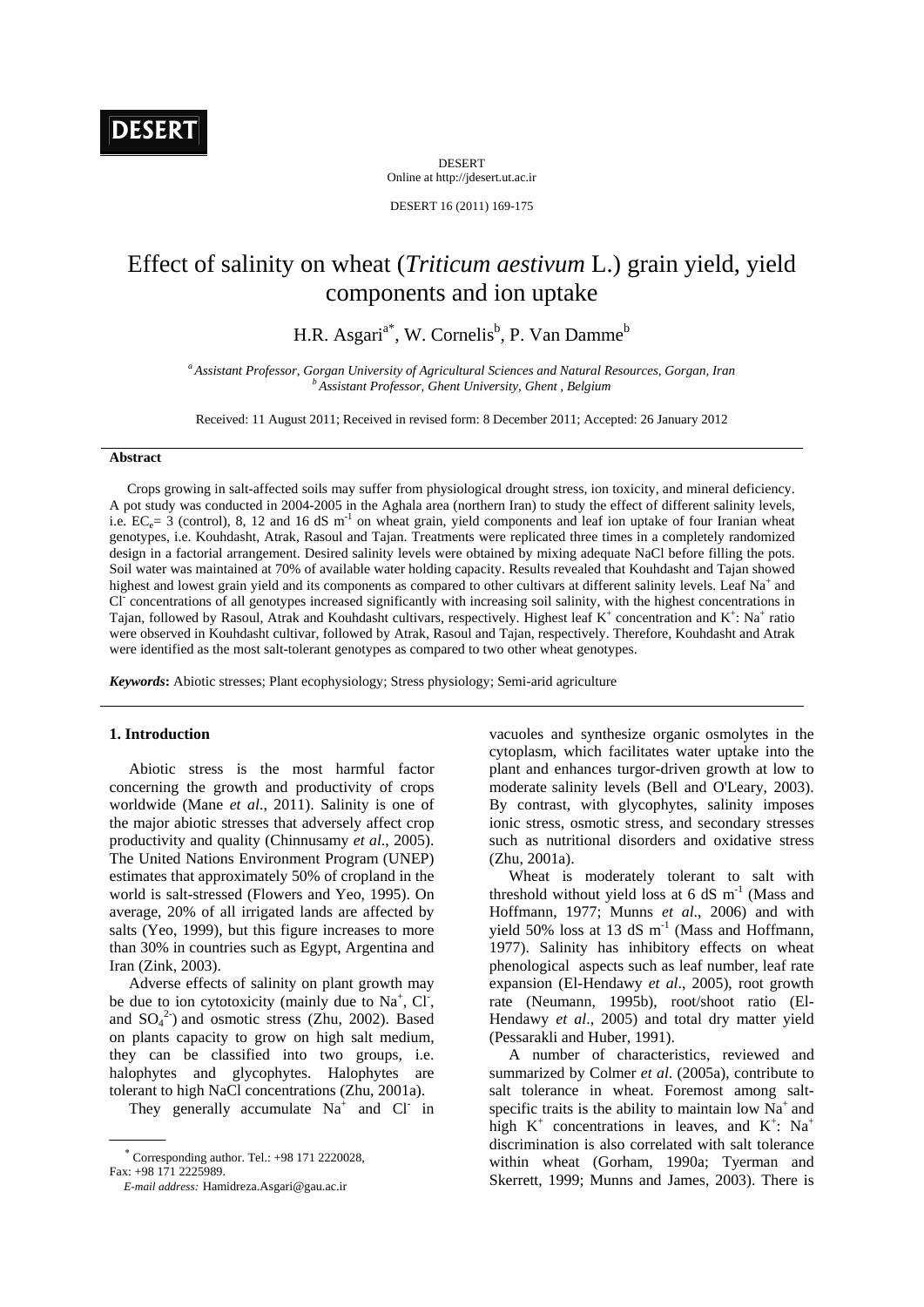little genetic variation in Cl concentration within wheat leaves (Husain *et al*., 2004).

 The sensitivity of some crops to salinity has been attributed to the inability to keep  $Na^+$  and Cl out of the transpiration stream. For many glycophytes, but not all, differences in salt tolerances between genotypes have been closely associated with reduced uptake and accumulation of Na<sup>+</sup> and/or Cl<sup>-</sup> ions at the whole plant (Lee *et al.*, 2005; Tester and Davenport, 2003; Francois and Mass, 1994), shoot and leaf level (Francois and Mass, 1994). In such cases, genetic diversity in the trait of Na<sup>+</sup> and Cl<sup>-</sup> exclusion could be useful selection traits to screen wheat genotypes for salinity tolerance (El-Hendawy, 2004).

 Munns *et al*. (2006) found that wheat genotypes with the lowest  $Na<sup>+</sup>$  concentrations produced more  $\frac{dy}{dx}$  matter than genotypes with high Na<sup>+</sup> concentrations. Moreover, there low-Na<sup>+</sup> genotypes had fewer injured leaves, and a higher proportion of living to dead leaves.

 Several studies have been carried out with different wheat genotypes to look for tolerance to salinity in Iran and eventually a few genotypes, i.e. Alvand, Roshan, Sorkh-tokhmeh, Sholeh, Tabasi, Kavir, Mahoti and Mahdavi were found to be salttolerant and consequently proposed to farmers (reviewed by Cheraghi, 2004). However, to our knowledge no work has been done to investigate the response of the wheat cultivars that were studied for our experiments, i.e. Kouhdasht, Rasoul, Tajan and Atrak to soil salinity stress. Therefore, the aim of the present study was to quantify effects of different salinity levels on grain yield, yield components and leaf ion concentrations of these wheat genotypes.

### **2. Materials and Methods**

# *2.1 Site Description*

 A pot study was conducted in 2004-2005 in the Aghala area of northern Golestan province (37° 07' N, 54° 07' E) which is located in north of Iran. A semi-arid climate prevails in the area. Mean annual

rainfall in Aghala is 386 mm, whereas mean maximum and minimum temperatures are 37.5°C and 1.1°C, respectively. As measured with a US Class A evaporation pan, mean annual evapotranspiration is 1445 mm (Asgari, 2001). Golestan province is considered as a major agricultural region of Iran. It consists of vast area of salt-affected soils in the northern parts due to shallow and brackish groundwater and/or high evapotranspiration (Kiani *et al*., 2005). In Aghala plain, except marginal perch of land in the south near Gorganrud River (that works as a natural drain), most agricultural lands, especially in the north suffer from salinity (Asgari, 2008). Therefore, we situated experimental area in the south, to be able to use normal (non-saline) soil samples and then add calculated amounts of NaCl to create desired levels of saline soils.

#### *2.2 Treatments and Measurements*

 Treatment combinations included four salinity levels, i.e. 3 (control), 8, 12 and 16 dS  $m^{-1}$  and four wheat genotypes. Some properties of the selected wheat genotypes are summarized in Table1. To characterize soil conditions, fifteen spots were randomly selected on an agricultural field (with 4 hectares in size). In each spot, 2 to 3 sub-samples of approximately 0.5-0.6 kg (wet) weight were taken from the top 0-30 cm using a 4 cm diameter Edelman auger. Specific spot sub-samples were thoroughly mixed to obtain a composite soil sample for each location. Some physico-chemical properties of the soil at the study site are presented in Table 2. Prior to filling test pots (height: 0.33 m; diameter: 0.20 m), NaCl was mixed with the soil to obtain the desired salinity levels. The quantity of NaCl required obtaining a given salinity level was calculated as Eq. 1 (USDA, 1954):

g NaCl per kg soil = TSS  $\times$  equivalent weight of  $NaCl \times SP/1000 \times 100$  Eq. 1

where TSS is total soluble salts, SP is saturation percentage, i.e. moisture percentage of a saturated soil paste on a dry weight basis, whereby the equivalent weight of NaCl was taken as 58.5 meq  $I<sup>-1</sup>$ .

Table.1 Some properties of wheat genotypes used in the experiment (Kalateh *et al*., 2001)

| Genotypes                                            | Tajan          | Atrak          | Rasoul         | Kouhdasht     |
|------------------------------------------------------|----------------|----------------|----------------|---------------|
| Properties                                           |                |                |                |               |
| Seed colour                                          | red            | red            | white          | white         |
| Plant height (cm)                                    | 90-95          | 85-95          | 90-95          | 92-104        |
| Grain yield (ton $ha^{-1}$ )                         | $5 - 7$        | $4-6$          | $4-6$          | $4-6$         |
| Protein percent (per grain)                          | 13             | 12.3           | 12             | 11.5          |
| Lodging                                              | tolerant       | tolerant       | tolerant       | tolerant      |
| Stripe rust ( <i>Puccinia striiformis</i> )          | semi-tolerant  | semi-sensitive | semi-sensitive | semi-tolerant |
| Fusarium head blight ( <i>Fusarium graminearum</i> ) | semi-sensitive | semi-tolerant  | semi-tolerant  | semi-tolerant |
| Sowing date                                          | December       | December       | December       | December      |
| Sowing rate $(kg ha^{-1})$                           | 130-150        | $120 - 140$    | 130-150        | 135-160       |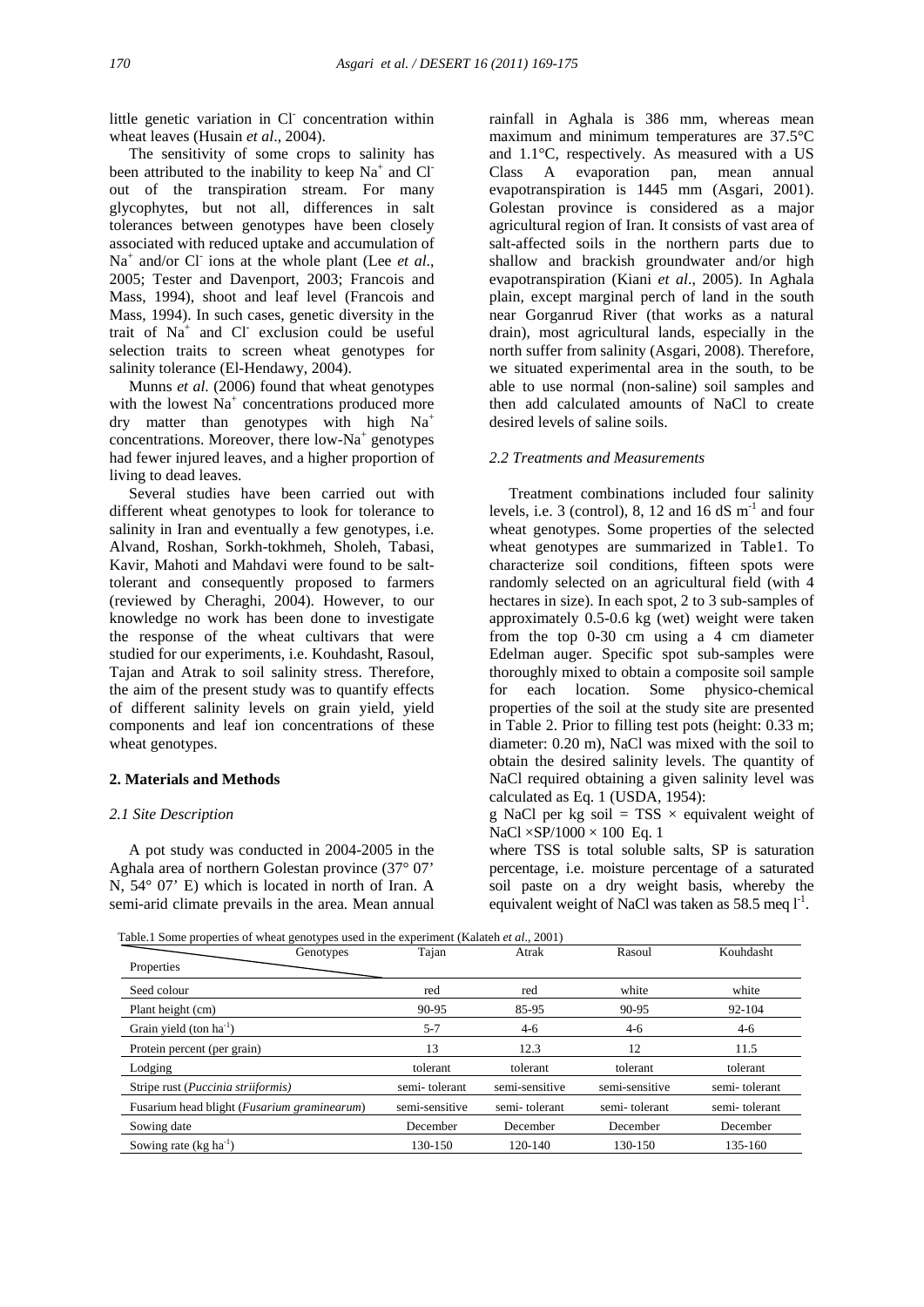Fertilizers were applied at 120: 60: 60 kg  $ha^{-1}$ NPK as urea, single super phosphate and potassium sulfate, respectively. Ten seeds were sown in each pot with  $5$  lit pot<sup>-1</sup> soil. After germination, three uniform seedlings were selected and allowed to grow whereas the rest was uprooted and discarded. Soil water was maintained at 70% of available water holding capacity. At grain maturity, all plants from each pot were harvested. At grain maturity, numbers of spikes, spikelets, productive tillers and

spike lengths and TGW, grain yield, harvest index and straw yield (weight) were recorded. Wheat leaves were dried at 70 °C and then were digested with 1 NHCl for 24 hours at 40 °C, then shaken for 1.5 hours, and filtered manually.  $Na^+$  and  $K^+$ concentrations were determined by flame photometry (Jenway PFP-7, Essex, UK), whereas Cl- was measured with a coulometric chloride analyzer (Corning 926, Essex, U.K.).

Table. 2 Some physico-chemical properties of the sampling soil

| Soil sampling<br>depth<br>(cm) | Soil<br>texture | Clay<br>0-2 um<br>$(g \; kg^{-1})$ | Silt<br>$2-50 \text{ µm}$<br>$(g \; kg^{-1})$ | Sand<br>50-2000 um<br>$(g \; kg^{-1})$ | <b>OM</b><br>$(g kg^{-1})$ | Saturated<br>percent<br>$(mass\%)$ | Field capacity<br>$(mass\%)$ | ECe<br>$(dS \; m^{-1})$ | pH  |
|--------------------------------|-----------------|------------------------------------|-----------------------------------------------|----------------------------------------|----------------------------|------------------------------------|------------------------------|-------------------------|-----|
| $0 - 30$                       | $Si-L$          | 14                                 | 72                                            | 14                                     | 1.52                       | 42                                 | 24.0                         | 3.0                     | 7.8 |
| $30 - 60$                      | $Si-C-L$        | 33                                 | 59                                            |                                        | $\overline{\phantom{a}}$   | 49                                 | 28.5                         | 3.9                     | 8.0 |
| $60 - 90$                      | $Si-C-L$        | 33                                 | 61                                            |                                        | $\overline{\phantom{0}}$   | 53                                 | 28.8                         | 6.2                     | 7.9 |

OM is organic matter content (not measured for 30-60 and 60-90 cm depths);

 $EC_e$  is electrical conductivity on a saturation extract at 25 °C;

Si-L and Si-C-L are silt loam and silty clay loam soils, respectively.

#### *2.4 Statistical Analysis*

 Completely randomized design (Steel and Torrie, 1980) in factorial arrangement data thus obtained were statistically analyzed using SPSS computer software (version 12.0). Treatment means were compared using Duncan's Multiple Range Test (Duncan, 1955). A p level of 0.05 was considered in all statistical tests, except when otherwise mentioned.

# **3. Results**

#### *3.1 Grain yield*

 Grain yield of all wheat genotypes significantly decreased with increasing salinity levels (Fig.1a). At relatively low salinity level (LS), Kouhdasht showed significantly higher grain yield than the other genotypes. At relatively moderate salinity (MS) and high salinity (HS) levels, yield differences between genotypes were more pronounced than at LS. Kouhdasht showed significantly higher grain yield than the other genotypes, whereas grain yield of Atrak was significantly higher than that of Rasoul and Tajan. Grain yield differences between the latter two genotypes were not significant at MS and HS.

### *3.2 Thousand Grain Weight (TGW)*

 TGW of all wheat genotypes significantly decreased with increasing salinity level (Fig.1b). At LS, highest TGW was observed for Kouhdasht: this value was significantly higher than for the other genotypes. Non-significant differences were observed in TGW of Tajan and Atrak, whereas Rasoul showed consistently the lowest TGW values. At MS and HS, more pronounced

differences in TGW were observed compared to LS. Kouhdasht showed significantly higher TGW than the other genotypes. Non-significant differences were observed in TGW of Rasoul and Tajan at MS and HS.

#### *3.3 Number of Spikelets per Spike (NSS)*

 NSS of all wheat genotypes was decreased with increasing salinity levels (Fig. 1c). Except for Tajan, LS caused a non-significant decrease in NSS of all wheat genotypes as compared to control conditions. At MS and HS, Tajan showed significantly lower NSS values compared to Kouhdasht and Atrak. Kouhdasht showed highest NSS compared to the other wheat genotypes.

#### *3.4 Spike Length*

 Spike length of all wheat genotypes was decreased significantly by applying different levels of salinity as compared to control treatment (Fig. 1d). At LS, Kouhdasht showed significantly higher spike length than the other wheat genotypes. At MS and HS, Tajan showed significantly lower spike length than the other three wheat genotypes, whereas Kouhdasht showed the significantly highest spike length.

#### *3.5 Number of Tillers per Plant (NTP)*

 NTP of all wheat genotypes significantly decreased with increasing salinity levels (Fig. 1e). NTP of Tajan and Rasoul significantly decreased at LS compared to control. Compared to LS, NTP was significantly reduced at MS and HS for all wheat genotypes. Non-significant differences in NTP were observed between Kouhdasht and Atrak and also between Rasoul and Tajan at both MS and HS.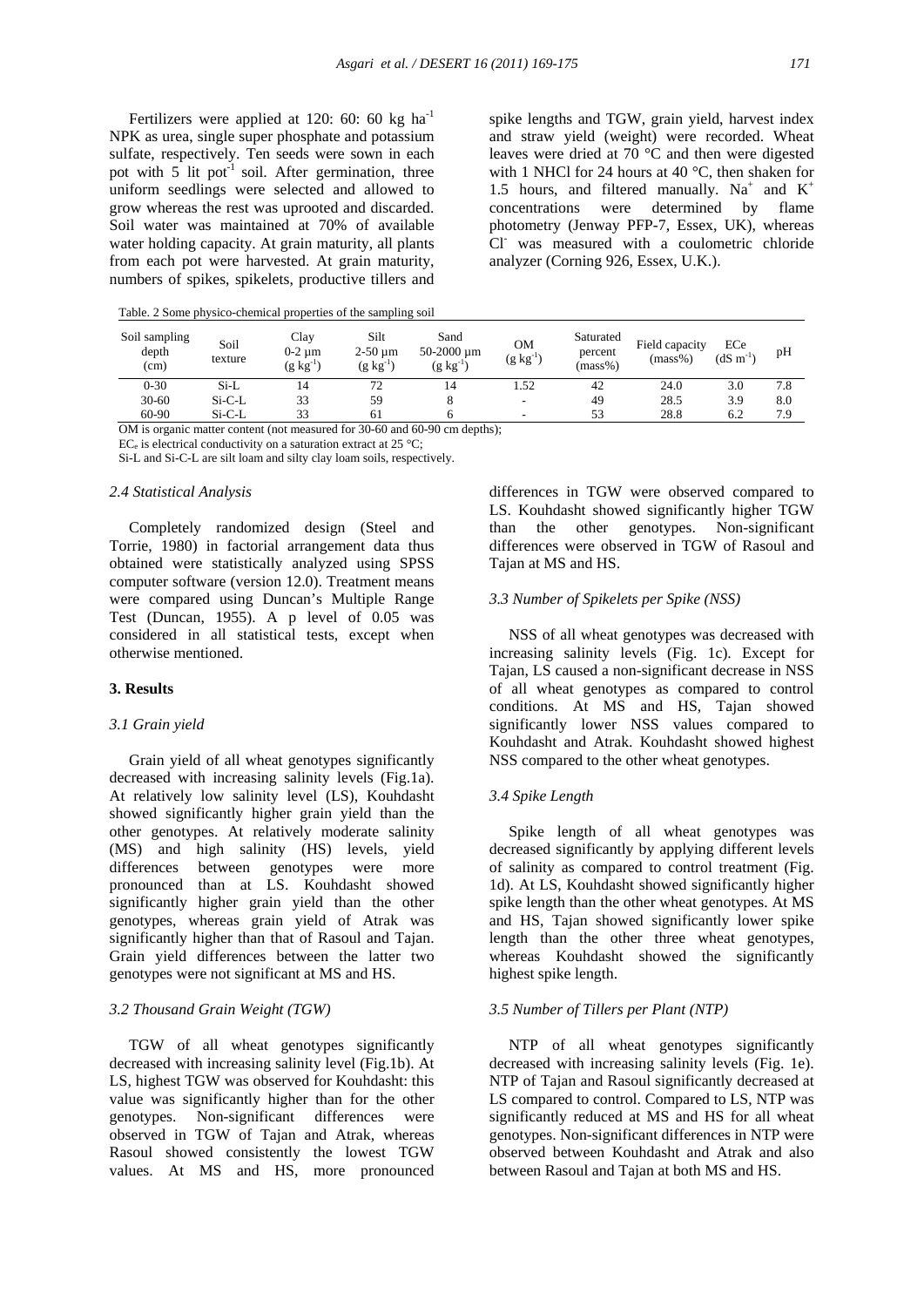

Fig. 1. Effect of different salinity levels on a) grain yield (g per plant); b) 1000 grain weight (g); c) number of spikelets per spike; d) spike length (cm per plant); e) tiller numbers per plant; f) spikes number per plant; g) straw weight (g); and h) harvest index (%). LS, MS and HS denote relatively low, moderate and high salinity level, respectively; error bars indicate standard deviation.

#### *3.6 Number of Spikes per Plant (NSP)*

 NSP of all wheat genotypes decreased significantly with increasing salinity levels (Fig. 1f). Non-significant differences were observed for NSP for all wheat genotypes at both control and LS. At MS and HS, Kouhdasht and Atrak cultivars showed significantly higher NSP values than Rasoul and Tajan cultivars. Rasoul and Tajan showed similar NSP.

#### *3.7 Straw Weight*

 Straw weight of all wheat genotypes decreased with increasing salinity levels (Fig. 1g). At LS, Atrak showed significantly highest straw weight compared to the other genotypes. Non-significant changes in straw weight of the other wheat genotypes were observed at LS as compared to control. At MS and HS, Tajan had significantly lowest straw weight as compared to that obtained by other cultivars.

#### *3.8 Harvest Index (HI)*

 HI of all wheat genotypes significantly decreased with increasing salinity level (Fig. 1h). Atrak showed significantly higher HI values than Tajan and Rasoul. Non-significant differences were observed for HI between Atrak and Kouhdasht at LS. At MS and HS, differences in HI became more pronounced: Kouhdasht showed significantly higher HI compared to the other genotypes, whereas, Atrak showed significantly higher HI than Rasoul and Tajan.

# *3.9 Leaf Na<sup>+</sup> Concentration*

Leaf  $Na<sup>+</sup>$  concentration of all wheat genotypes increased significantly with increasing salinity levels as compared to the control treatment (Fig. 2a). At LS, Tajan maintained significantly higher  $Na<sup>+</sup>$  concentration than the other wheat genotypes, with the exception of Rasoul. Kouhdasht significantly maintained lowest Na<sup>+</sup> concentrations compared to the other genotypes under all salinity treatments. At MS and HS, genotypes were ordered in terms of leaf  $Na<sup>+</sup>$  concentration as: Tajan>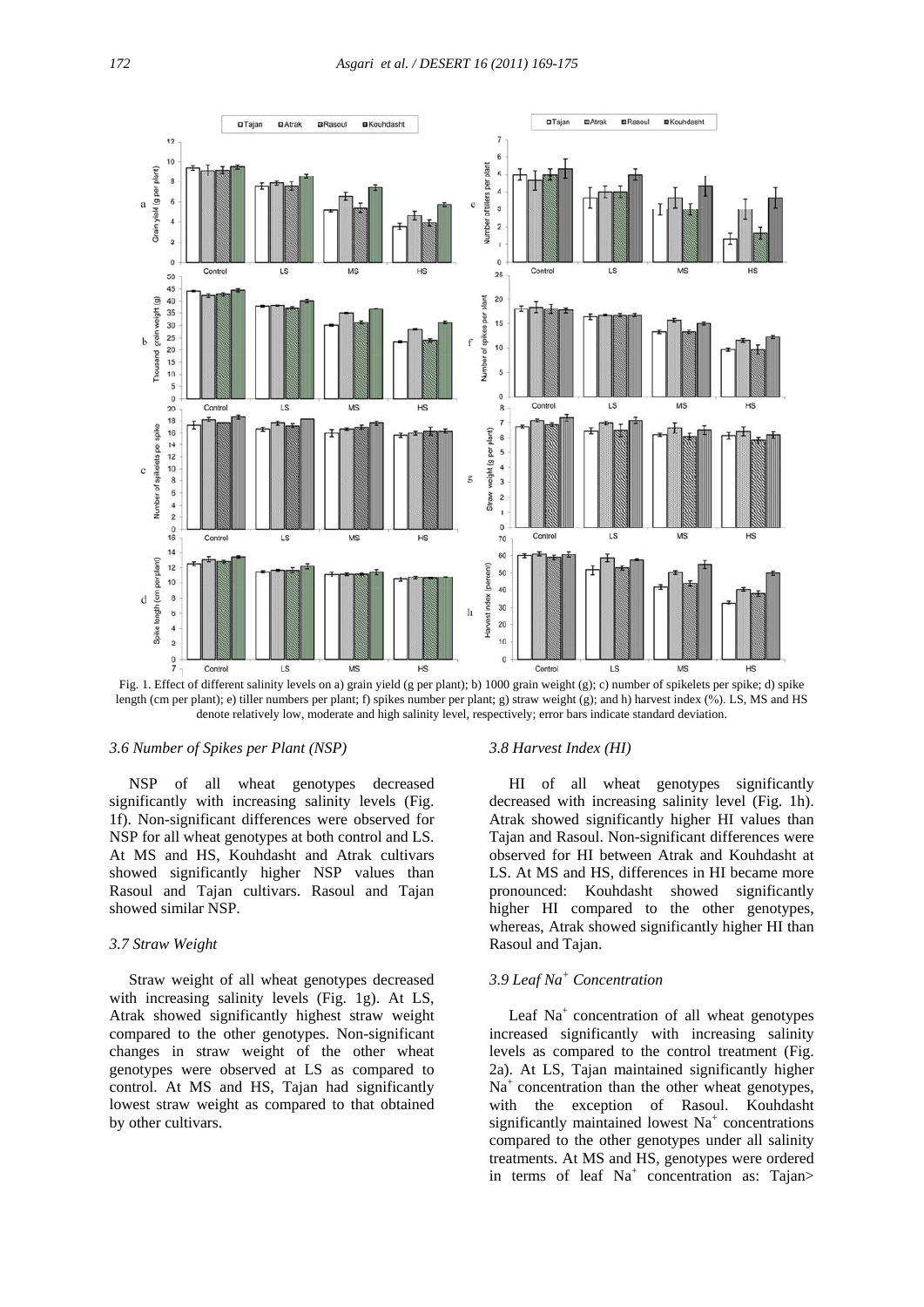

#### Rasoul > Atrak > Kouhdasht.



#### *3.10 Leaf K+ Concentration*

Leaf  $K^+$  concentration of all wheat genotypes significantly decreased with increasing salinity levels as compared to control treatment (Fig. 2b). Under all salinity levels, genotypes were ordered in terms of leaf  $K^+$  concentration as: Kouhdasht > Atrak > Rasoul > Tajan, with all values being significantly different.

# *3.11 Leaf Cl- Concentration*

 Chloride concentration in all wheat genotype leaves significantly increased with increasing salinity levels as compared to the control treatment (Fig. 2c). Under all salinity levels, genotypes were ordered in terms of leaf Cl concentration as: Tajan > Rasoul > Atrak > Kouhdasht, with all values being significantly different.

# *3.12 Leaf K+ : Na+ Ratio*

Leaf  $K^+$ : Na<sup>+</sup> ratio of all wheat genotypes decreased significantly with increasing salinity level as compared to control treatment (Fig. 2d). At LS, Kouhdasht showed significantly higher  $K^+$ : Na<sup>+</sup> ratio than the other genotypes. Non-significant differences were observed for the other three wheat genotypes. At MS and HS, Kouhdasht showed a significantly higher  $K^+$ : Na<sup>+</sup> ratio compared to the other genotypes, except for Atrak. Non-significant differences were observed in  $K^+$ : Na<sup>+</sup> ratio of Atrak and Rasoul, and also in  $K^+$ : Na<sup>+</sup> ratio of Rasoul and Tajan at the latter two salinity levels.

# **4. Discussion and Conclusion**

 Improving grain yield is an important target in wheat plant breeding. Therefore, the evaluation of final grain yield and growth parameters determining grain yield is a critical aspect of breeding programs. Final yields of wheat are determined by the number of spikes per plant and yield components such as spikelet numbers, grain number and grain weight (El-Hendawy *et al*., 2005). Grain yield and TGW of the four wheat genotypes tested here significantly decreased with increasing salinity levels. Kouhdasht and Tajan, respectively, showed the highest and the lowest grain yield and TGW values compared to the other wheat genotypes. For example, grain yield and TGW per plant at HS treatment were reduced by an average 39.7 and 29.8% (respectively, for grain yield and TGW) for Kouhdasht cultivar, whereas they were reduced by an average 62.2 and 46.9% for Tajan. Similarly, El-Hendawy *et al*. (2005) concluded that at final harvest, grain yield per plant at 150 mM NaCl (17  $dS$  m<sup>-1</sup>) was reduced by an average 22% for the most tolerant genotypes, whereas it was reduced by an average 61% for the least tolerant genotypes. Table 3 shows that spike length and spikelet number per spike have also a positive and highly significant correlation with grain yield under moderate and high salinity treatments. However, non-significant correlations were observed under low salinity treatment. TGW has a positive, and very strong and significant correlation with grain yield under moderate and high salinity, and a positive and strongly significant correlation under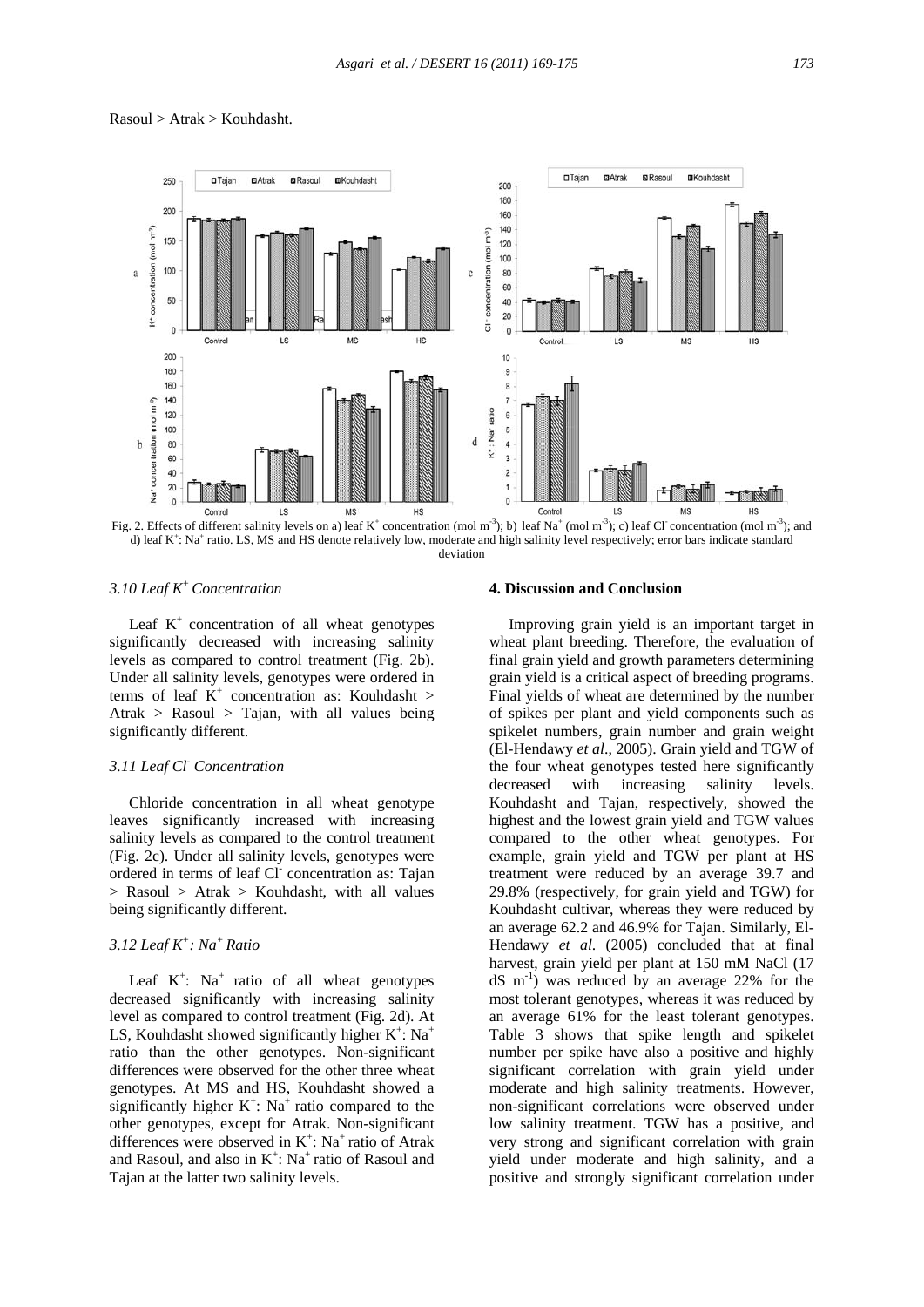low salinity. Maas and Grieve (1990) observed reduction of spikelet and kernel number per spike under the influence of root zone salinity. Grieve *et al*. (1992) found a reduction in tillering capacity, spike length, number of spikelets and kernels per spike of moderately salt-stressed wheat. In the present study, values of parameters mentioned above, i.e. tiller number and leaf number, decreased with increasing salinity. Tiller numbers per plant of the salt-sensitive genotype (Tajan) showed a higher reduction (by about 37%) than tolerant genotype (Kouhdasht) (i.e. by about 19%). This may indicate that tiller number under salinity can be used as a simple and non-destructive measurement to evaluate salinity stress tolerance of wheat genotypes in breeding programs (El-Hendawy *et al*., 2005). Munns (1993) indicated that salt in plants reduces growth by causing premature senescence of old leaves and hence reduced supply of assimilates to growing regions. Significant decrease in spike length, spike number and spikelets number per spike of all wheat cultivars was observed with increasing salinity levels. Table 3 shows that spike length and spikelet number per spike have a positive and highly significant correlation with grain yield. Leaf Na<sup>+</sup> and Cl concentrations were increased by salinity, whereas the opposite was observed for leaf  $K^+$  concentration and accordingly, the  $K^+$ : Na<sup>+</sup> ratio.  $K^+$  had a positive and highly significant correlation with grain yield. Leaf Na<sup>+</sup> concentration of Kouhdasht under all salinity levels was significantly lower than that observed in other genotypes (Fig. 2a). Moreover, Kouhdasht accumulated highest K<sup>+</sup> concentration and had higher  $K^+$ : Na<sup>+</sup> ratio than that of other wheat genotypes. By contrast, Tajan maintained significantly higher leaf Na+ concentration than the other genotypes (except Rasoul) under different salinity levels. In contrast, there is a highly significant positive correlation between grain yield and  $K^+$  concentrations as well as with  $K^+$ : Na<sup>+</sup> ratio (Table 3).

 Within a species, or even within a genus, leaf Na<sup>+</sup> concentrations can be used as an indicator of relative ability to 'exclude'  $Na^+$ . In addition, genotype tolerance to high Na<sup>+</sup> concentrations in leaves may differ, assumedly due to differences in compartmentation efficiency in leaf vacuoles; this trait has been characterized as 'tissue tolerance' (Munns, 2005; Flowers, 2004). The ability to maintain low  $Na<sup>+</sup>$  and high  $K<sup>+</sup>$  concentrations in leaves (Dvorak *et al.*, 1994) and  $K^+$ : Na<sup>+</sup> discrimination can be found amongst wheat genotypes, wheat progenitors, and wild relatives (Chhipa and Lal, 1995; Gorham, 1993), although the relationship does not hold across all genotypes (Ashraf and McNeilly, 1988; El-Hendawy *et al*., 2005). Kouhdasht and Atrak either restricted the  $Na<sup>+</sup>$  uptake or excluded  $Na<sup>+</sup>$  from leaves, whereas Tajan and Rasoul were not able to exclude  $Na<sup>+</sup>$  from their leaves. Higher leaf Na<sup>+</sup> concentrations in Tajan and Rasoul might have inhibited  $K^+$  uptake, and therefore, these genotypes maintained a low concentration of  $K^+$  and consequently a low  $K^+$ : Na<sup>+</sup> ratio in their leaves. By contrast, Kouhdasht showed a restricted uptake of  $Na<sup>+</sup>$  and Cl, and a better maintenance of the proper  $K^+$ : Na<sup>+</sup> ratio. As Kouhdasht and Atrak were identified as the most salt-tolerant genotypes, they can be utilized through selection and breeding programs for further improvement in salt tolerance of Iranian wheat genotypes. Furthermore, as Atrak and Kouhdasht are also drought-tolerant (Kalateh *et al*., 2001), they may possibly be considered as drought/salinetolerant genotypes in Iran.

| Table. 3. Relationship between grain yield and yield components and lear ion concentrations (Fearson correlation) |           |            |            |            |            |           |           |           |                 |                 |          |
|-------------------------------------------------------------------------------------------------------------------|-----------|------------|------------|------------|------------|-----------|-----------|-----------|-----------------|-----------------|----------|
|                                                                                                                   | GY        | <b>TGW</b> | <b>NTP</b> | <b>NSP</b> | <b>NSS</b> | SL        | SW        | HI        | Na <sup>+</sup> | CI <sub>1</sub> | $K^+$    |
| <b>TGW</b>                                                                                                        | $0.90**$  |            |            |            |            |           |           |           |                 |                 |          |
| NTP                                                                                                               | $0.85**$  | $0.80**$   |            |            |            |           |           |           |                 |                 |          |
| NSP                                                                                                               | $0.81**$  | $0.75**$   | $0.79**$   |            |            |           |           |           |                 |                 |          |
| <b>NSS</b>                                                                                                        | $-0.72**$ | $-0.70**$  | $-0.76**$  | $0.64**$   |            |           |           |           |                 |                 |          |
| $SL$ (cm)                                                                                                         | $-0.65**$ | $-0.55**$  | $-0.64**$  | $0.54**$   | $0.75**$   |           |           |           |                 |                 |          |
| SW(g/plant)                                                                                                       | $-0.57**$ | $-0.68**$  | $-0.72**$  | $0.54**$   | $0.68**$   | $0.77**$  |           |           |                 |                 |          |
| $HI$ (%)                                                                                                          | $0.86**$  | $0.83**$   | $0.84**$   | $0.84**$   | $0.65**$   | $-0.71**$ | $0.68**$  |           |                 |                 |          |
| $Na+$                                                                                                             | $-0.79**$ | $-0.75**$  | $-0.78**$  | $-0.74**$  | $-0.56**$  | $-0.65**$ | $-0.55**$ | $-0.78**$ |                 |                 |          |
| Cl <sup>-</sup>                                                                                                   | $-0.45**$ | $-0.56**$  | $-0.65**$  | $-0.59**$  | $-0.67**$  | $-0.69**$ | $0.61**$  | $-0.78**$ | $0.79**$        |                 |          |
| $K^+$                                                                                                             | $0.80**$  | $0.78**$   | $0.78**$   | $0.74**$   | $0.69**$   | $-0.74**$ | $0.76**$  | $0.82**$  | $-0.77**$       | $-0.80**$       |          |
| $K^*$ :Na $^*$ ratio                                                                                              | $0.86**$  | $0.81**$   | $0.76**$   | $0.78**$   | $0.65**$   | $-0.63**$ | $0.56**$  | $0.83**$  | $-0.73**$       | $-0.62**$       | $0.83**$ |

Table. 3. Relationship between grain yield and yield components and leaf ion concentrations (Pearson correlation)

\*\* Highly significant at *P* = 0.01 probability

GY, TGW, NTP, NSS, NSP, SL, SW, HI, Na<sup>+</sup>, Cl and K<sup>+</sup> are respectively grain yield, 1000 grain weight, number of tillers per plant, number of spikelets per spike, number of spikes per plant, spike length, straw weight, harvest index, leaf Na<sup>+</sup> concentration, leaf Cl<sup>-</sup> concentration and leaf K<sup>+</sup> concentration, respectively.

# **Acknowledgements**

 The authors gratefully acknowledge the financial and logistic assistance provided by Gorgan University of Agricultural Science and Natural Resources of Iran, and by the Faculty of Bio-

# engineering Science of Ghent University, Belgium.

# **References**

Asgari, H.R., 2001. Reclamation of saline-sodic soils by chemical methods. M.Sc. Thesis, Department of Watershed and Arid Zones Management, Gorgan